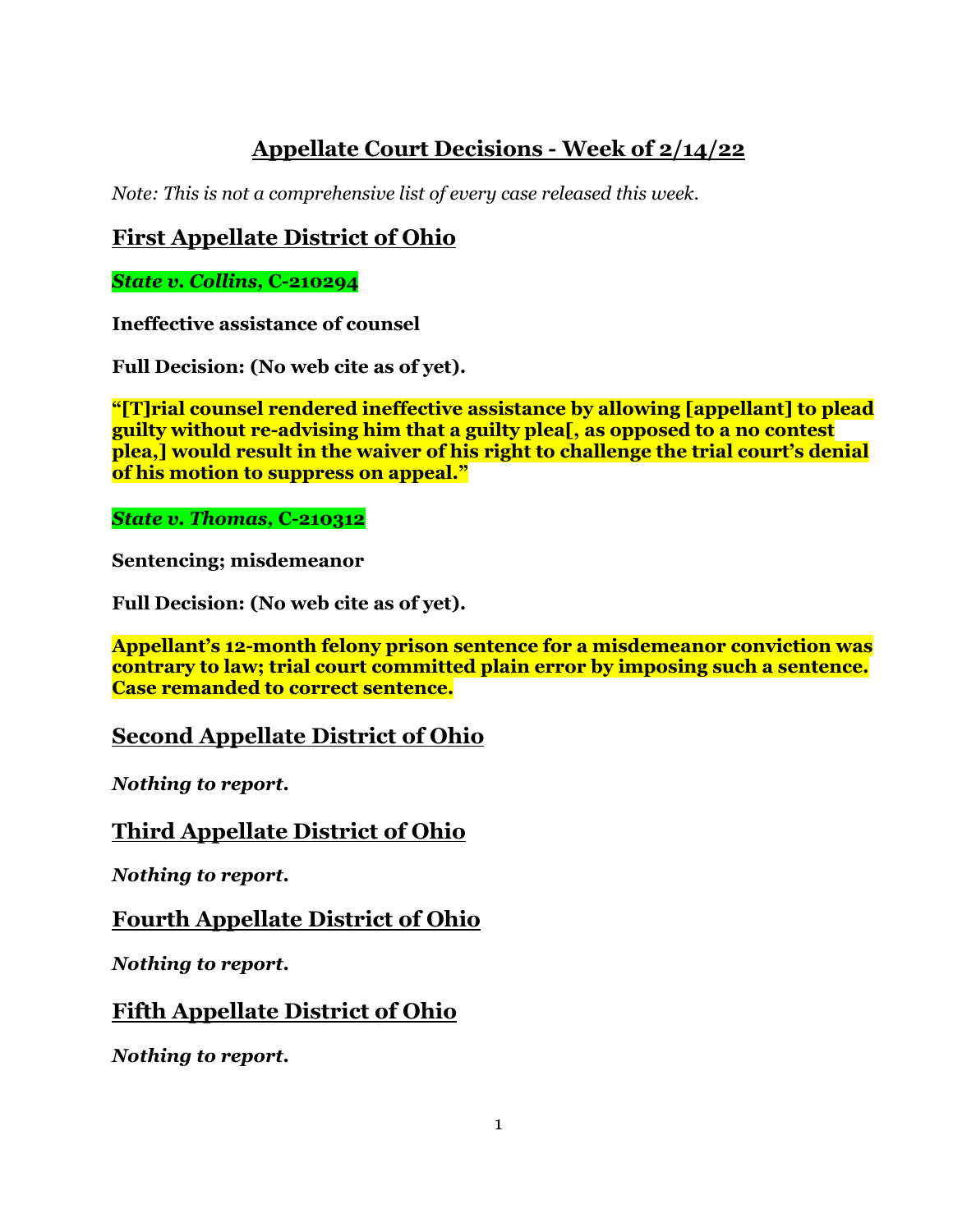## **Sixth Appellate District of Ohio**

*Nothing to report.*

## **Seventh Appellate District of Ohio**

*Nothing to report.*

**Eighth Appellate District of Ohio**

*State v. Jenkins,* **2022-Ohio-297 (companion case to last week's Dickerson case)**

**Pre-indictment**

**Full Decision: <https://www.supremecourt.ohio.gov/rod/docs/pdf/8/2022/2022-Ohio-297.pdf>**

**Trial court erred when it denied appellant's motion to dismiss his rape case for the 20-year pre-indictment delay because he suffered actual prejudice. Appellant "was unable to seek verification of his story" from a key witness "who was with him on the night of the incident" because that witness had died during the lengthy delay.** 

*State v. Bond,* **2022-Ohio-373**

**Plea**

**Full Decision: <https://www.supremecourt.ohio.gov/rod/docs/pdf/8/2022/2022-Ohio-373.pdf>**

**There was no error in the proceedings at the juvenile court, binding appellant over to adult court; however, trial court erred in accepting appellant's guilty plea without informing her of her right to a jury trial pursuant to Crim.R. 11(C)(2). Plea vacated and case remanded.**

**Ninth Appellate District of Ohio**

*State v. Hemphill,* **2022-Ohio-326**

**Community control; extension not permitted**

**Full Decision: <https://www.supremecourt.ohio.gov/rod/docs/pdf/9/2022/2022-Ohio-326.pdf>**

**Trial court erred when it extended appellant's community control for two years after the initial three-year term had expired. "A trial court loses authority to**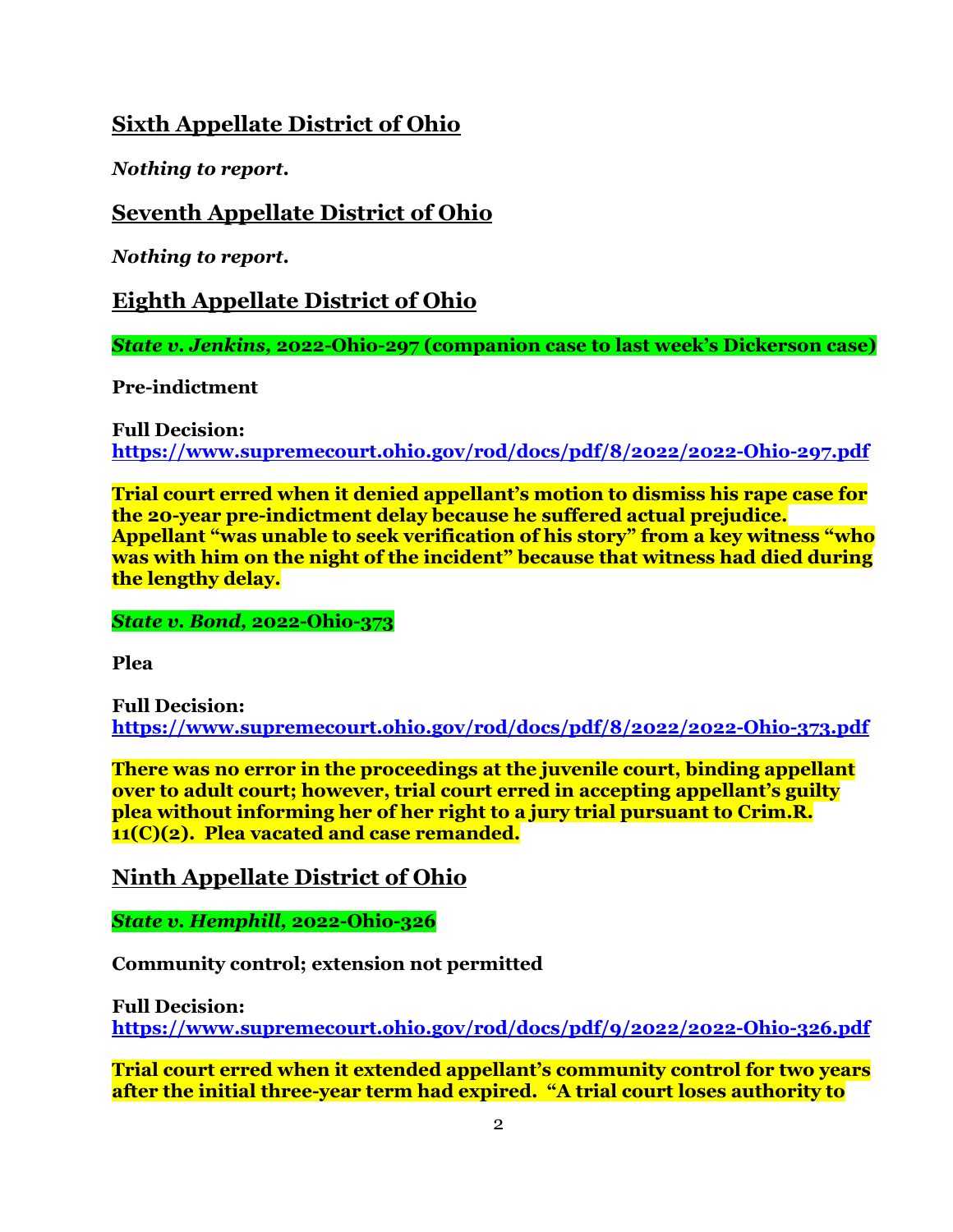**initiate proceedings based on alleged community control violations after the term of community control has expired.** *See [State v.] Rue***[, 164 Ohio St.3d 270, 2020-Ohio-6706] at ¶ 20."**

*State v. K.S.,* **2022-Ohio-365**

**Record sealing**

**Full Decision: <https://www.supremecourt.ohio.gov/rod/docs/pdf/9/2022/2022-Ohio-365.pdf>**

**Trial court erred when it denied appellant's application to seal his conviction for obstructing justice, a felony of the fifth degree, due to "statutory ineligibility." Appellant was an eligible offender; his conviction for obstructing justice was not precluded from record sealing under R.C. 2953.36(A). It was irrelevant that appellant was initially charged with unlawful sexual conduct with a minor, as that was not the offense for which he was convicted.** 

**Tenth Appellate District of Ohio**

*State v. Browning,* **2022-Ohio-386**

**Community control; unsuccessful termination not permitted**

**Full Decision: <https://www.supremecourt.ohio.gov/rod/docs/pdf/10/2022/2022-Ohio-386.pdf>**

**Trial court erred when it terminated appellant's community control as unsuccessful after his three-year term had expired. "[O]nce the community control period has expired, the trial court lacks authority to 'conduct proceedings' on community control violations.** *[State v.] Rue***[, 164 Ohio St.3d 270, 2020-Ohio-6706] at ¶ 56." Appellant had not been notified of any violations nor had revocation proceedings been commenced before his community control term had expired; and trial court lacked authority to conduct** *any* **proceedings, not just revocation, including unsuccessful termination.** 

### **Eleventh Appellate District of Ohio**

*State v. Gordon,* **2022-Ohio-337**

**Sentencing; consecutive**

**Full Decision: <https://www.supremecourt.ohio.gov/rod/docs/pdf/11/2022/2022-Ohio-337.pdf>**

**"The trial court failed to make any of the requisite findings to impose**